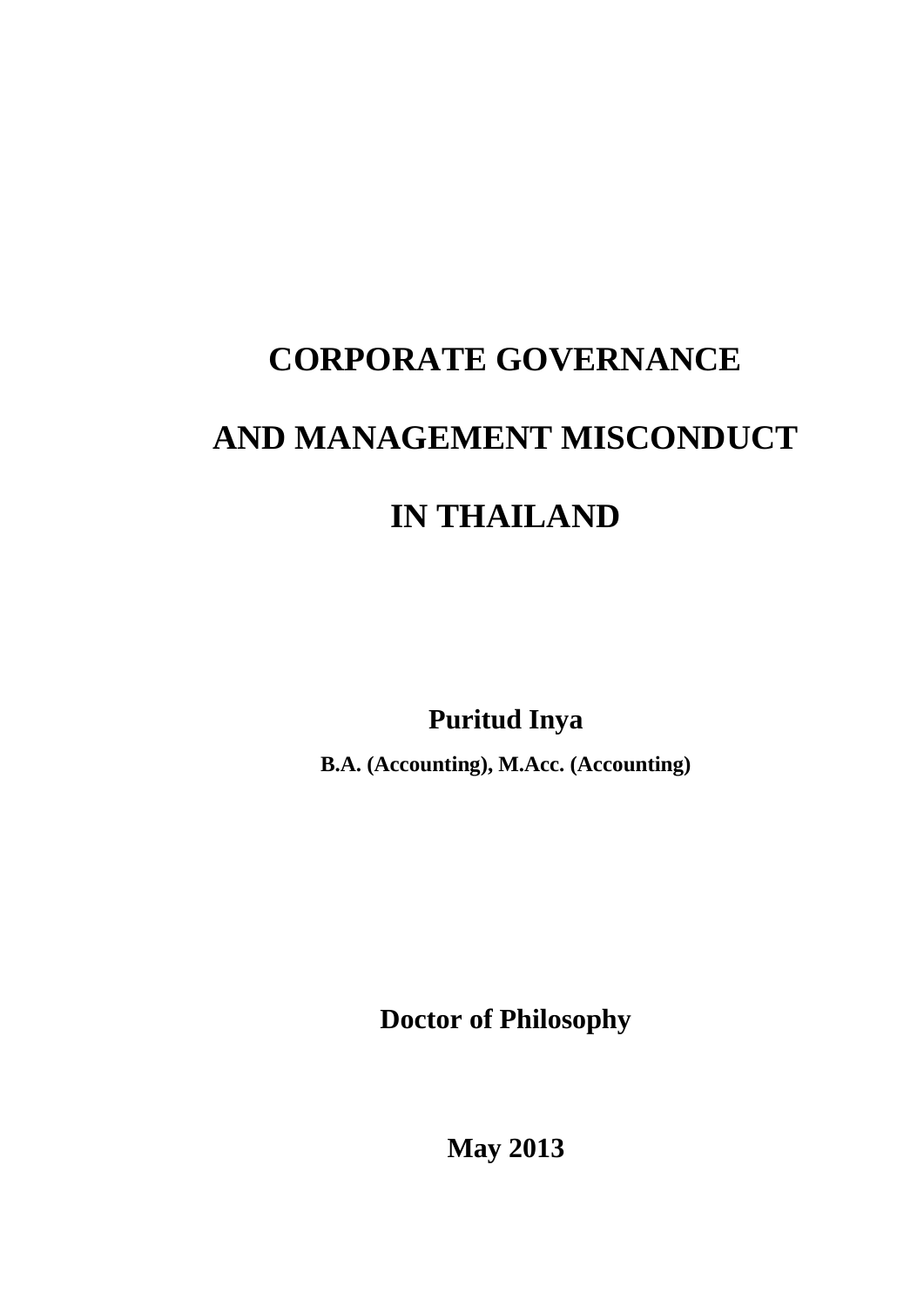### **STATEMENT OF ORIGINALITY**

<span id="page-1-0"></span>The thesis contains no material which has been accepted for the award of any other degree or diploma in any university or other tertiary institution and, to the best of my knowledge and belief, contains no material previously published or written by another person, except where due reference has been made in the text. I give consent to the final version of my thesis being made available worldwide when deposited in the University's Digital Repository\*\*, subject to the provisions of the Copyright Act 1968.

\*\*Unless an Embargo has been approved for a determined period.

Puritud Inya

---------------------------------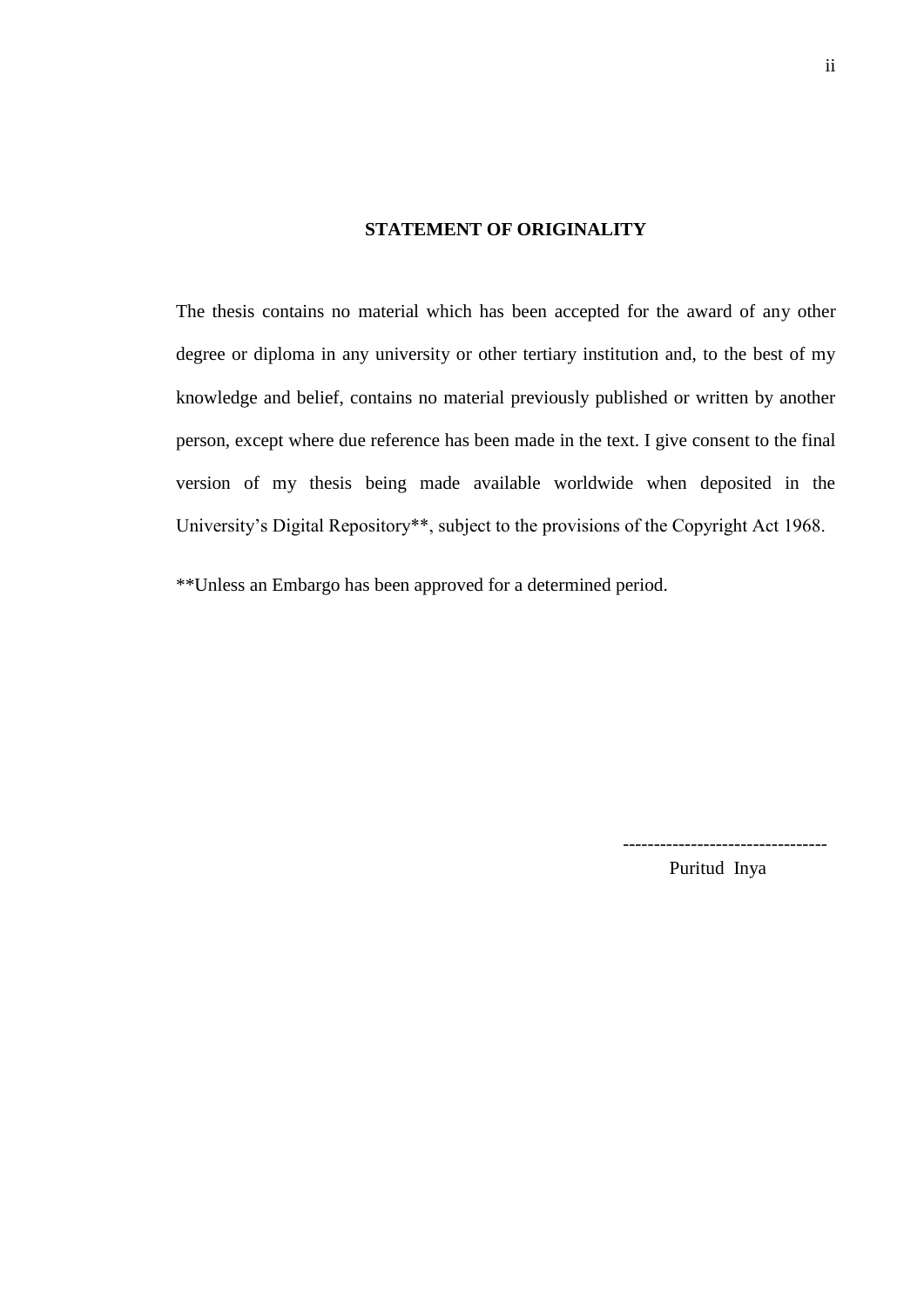## <span id="page-2-0"></span>**ACKNOWLEDGEMENT OF AUTHORSHIP/COLLABORATION**

I hereby certify that the work embodied in this thesis is the result of original research, the greater part of which was completed subsequent to admission to candidature for the degree. No part of this work has been done in collaboration with other researchers, or carried out at other institutions. The work embodied in this thesis does not contain any published paper of which I am a joint author.

----------------------------------

Puritud Inya

----------------------------------

Supervisor Endorsement

Prof. Jim Psaros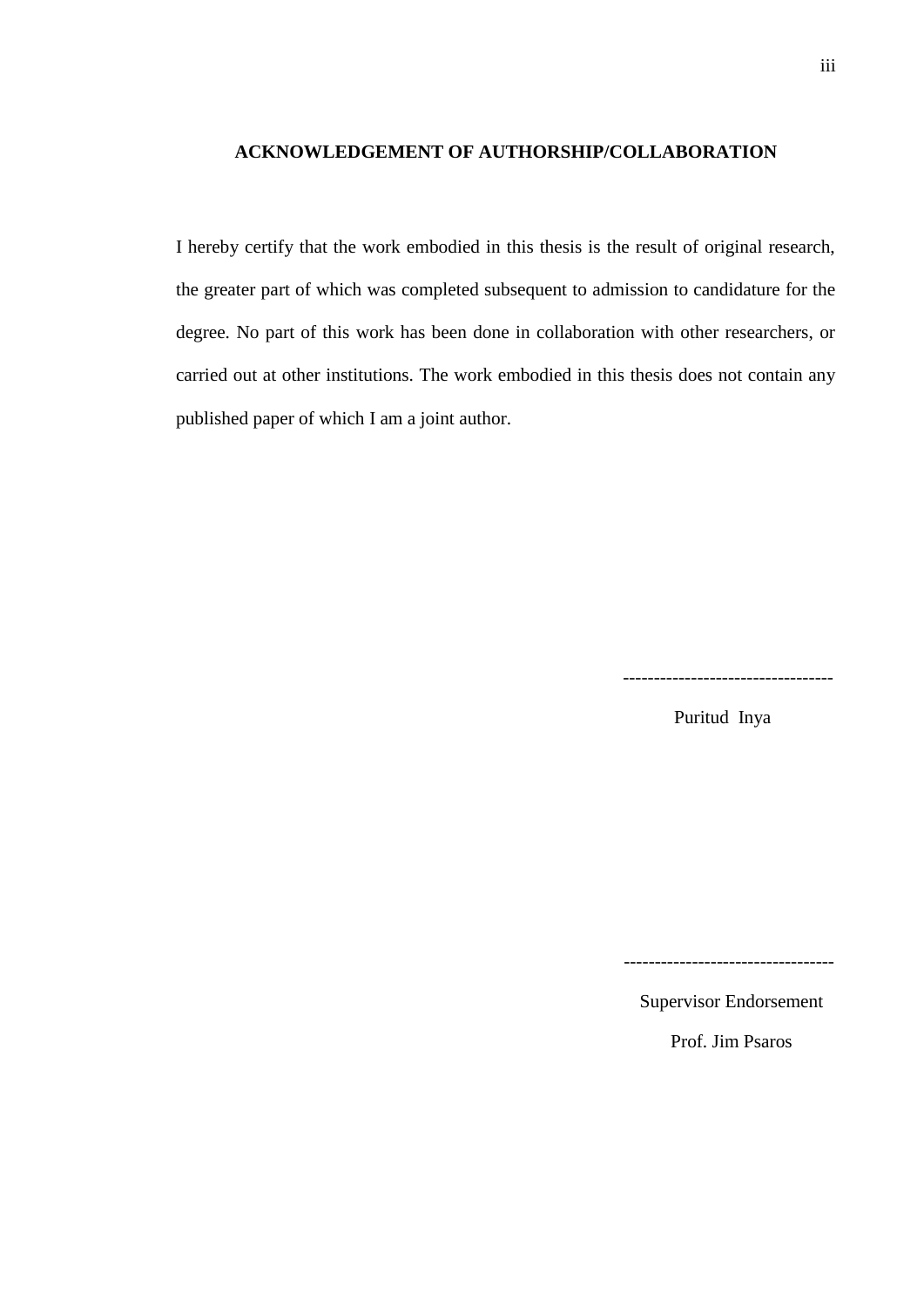#### **ACKNOWLEDGEMENTS**

<span id="page-3-0"></span>This thesis would not have been possible without the help and the support of several people. Above all, I am immensely grateful to my supervisor, Dr. Michael Seamer. His patience and timely advice navigated me towards the successful completion of this thesis. I would like to express my indebtedness to Prof. Jim Psaros, my principle supervisor, who always provided me with good advice, support and motivation. I am also thankful to my supervisor, Dr. Marcus Rodridgs, for his suggestions and kindness on both an academic and personal level.

I would like to acknowledge the financial, academic and technical support of the University of Newcastle and its staff, particularly in the award of the University of Newcastle, Postgraduate Research Scholarship External (UNRSE) and the University of Newcastle International Postgraduate Research Scholarship (UNIPR), that provided the full financial support for my study. Without their support, my dream would never have come true.

I am indebted greatly for my wife, Kemika Inya, for her continuous encouragement, understanding and great patience at all times. Thanks to my son, Pitikorn Inya for his love and for being my inspiration. I am also thankful to my parents and sister for their unequivocal support.

My special thanks also go to Rungnapa Lertpatcharapong, Palanuch Kongka and Sasipin Sukbunpant who have shared both my joy and frustration during my journey. I thank Linda Lambey and my friends at the Newcastle Business School for their friendship and kind support.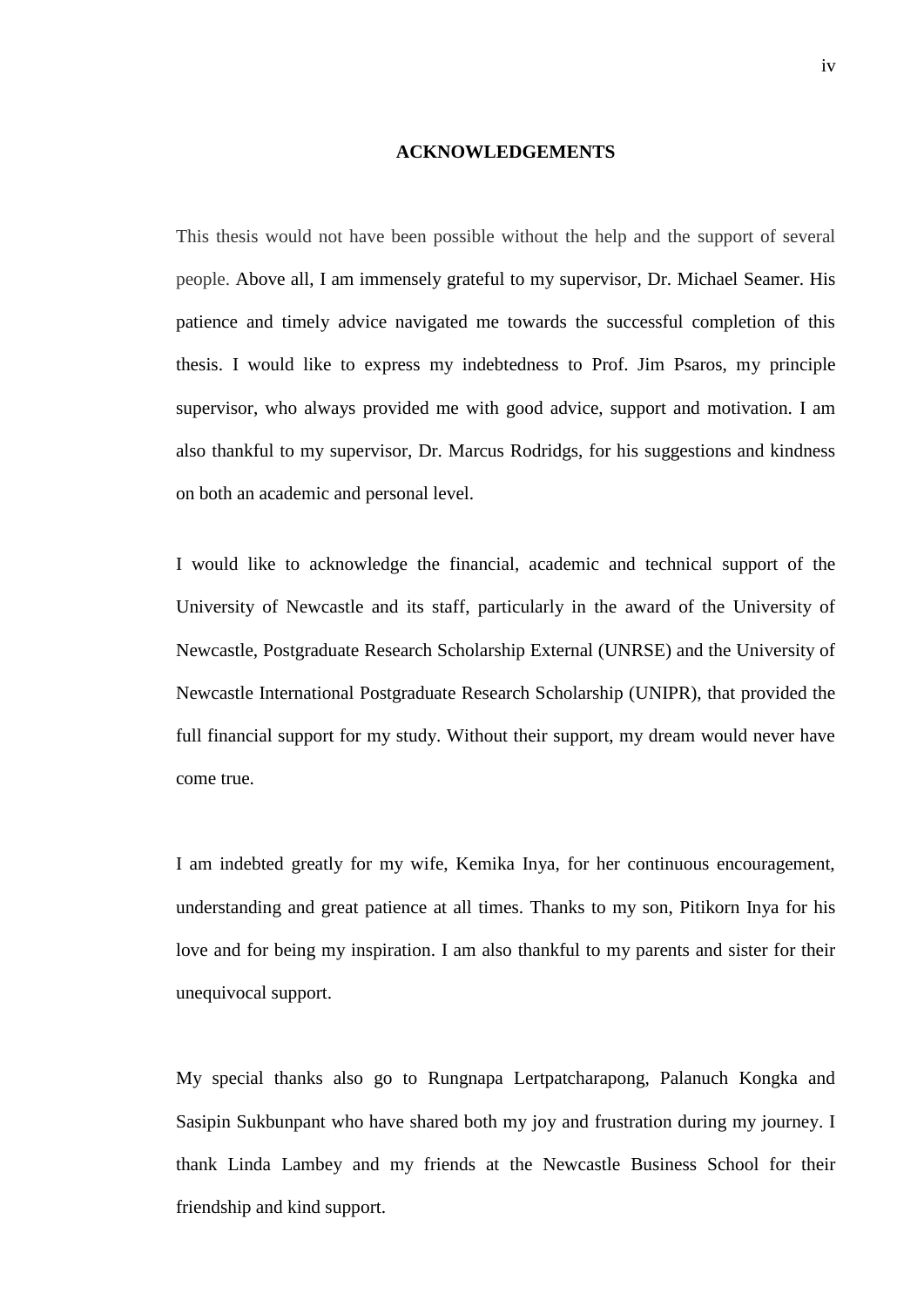# **TABLE OF CONTENTS**

| ACKNOWLEDGEMENT OF AUTHORSHIP/COLLABORATION  iii |
|--------------------------------------------------|
|                                                  |
|                                                  |
|                                                  |
|                                                  |
|                                                  |
| <b>CHAPTER 1</b>                                 |
|                                                  |
| 1.1                                              |
| 1.2                                              |
| 1.3                                              |
| 1.3.1                                            |
| 1.3.2                                            |
| 1.4                                              |
| <b>CHAPTER 2</b>                                 |
| REVIEW OF THE CORPORATE GOVERNANCE LITERATURE 13 |
| 2.1                                              |
| 2.2                                              |
| 2.2.1                                            |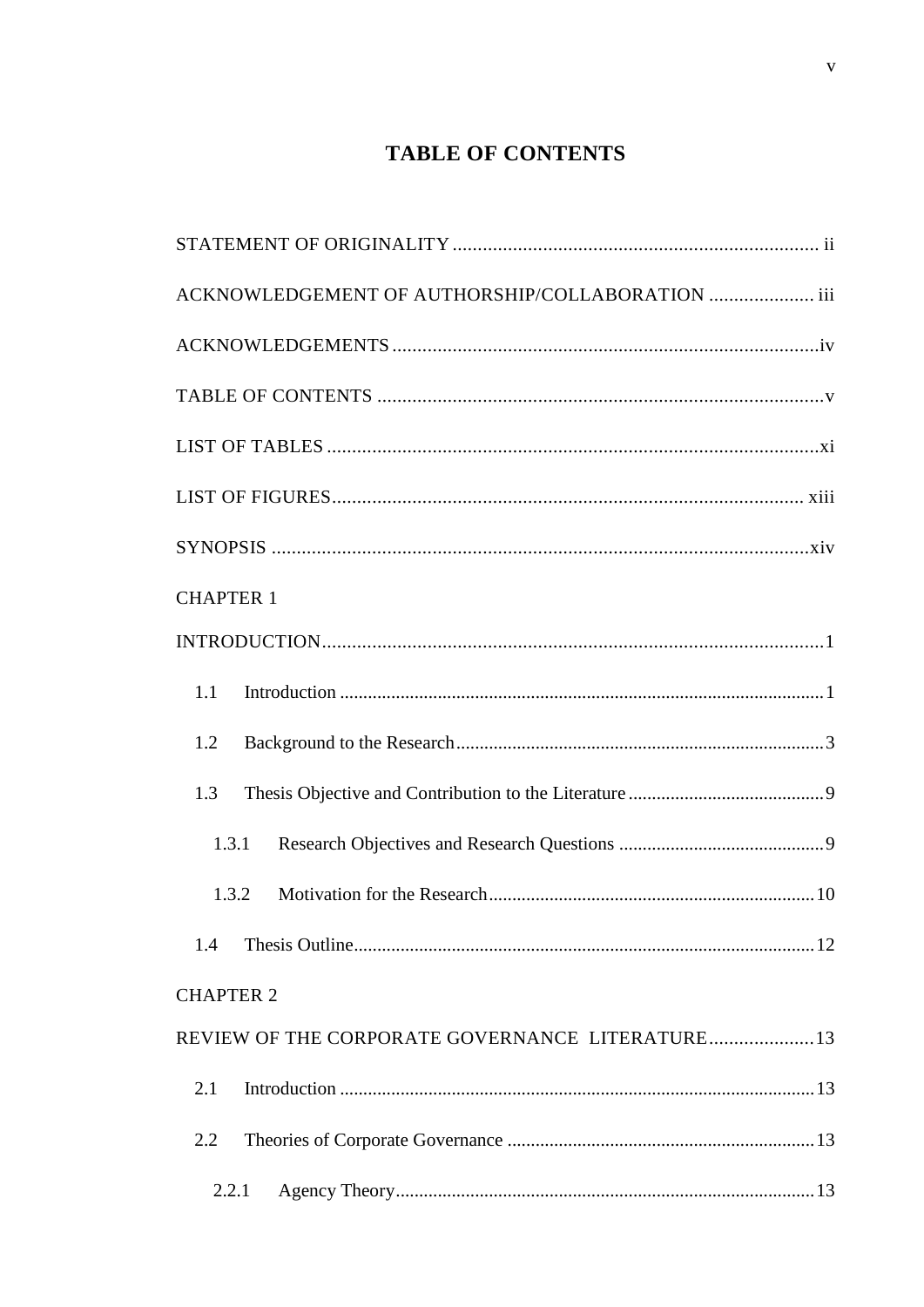|     | 2.2.2 |                                                             |  |
|-----|-------|-------------------------------------------------------------|--|
|     | 2.2.3 |                                                             |  |
|     | 2.2.4 |                                                             |  |
|     | 2.2.5 |                                                             |  |
|     | 2.2.6 |                                                             |  |
| 2.3 |       |                                                             |  |
|     | 2.3.1 |                                                             |  |
|     | 2.3.2 | Major International Corporate Governance Recommendations 25 |  |
| 2.4 |       |                                                             |  |
| 2.5 |       | Literature Review of Corporate Governance Mechanisms 31     |  |
|     | 2.5.1 | Board of Director Composition and Director Attributes31     |  |
|     | 2.5.2 |                                                             |  |
|     | 2.5.3 | Remuneration Committees and Nomination Committees 51        |  |
|     | 2.5.4 |                                                             |  |
|     | 2.5.5 |                                                             |  |
|     | 2.5.6 |                                                             |  |
|     | 2.5.7 |                                                             |  |
|     | 2.5.8 | Fraud, Management Misconduct and Corporate Governance 83    |  |
| 2.6 |       |                                                             |  |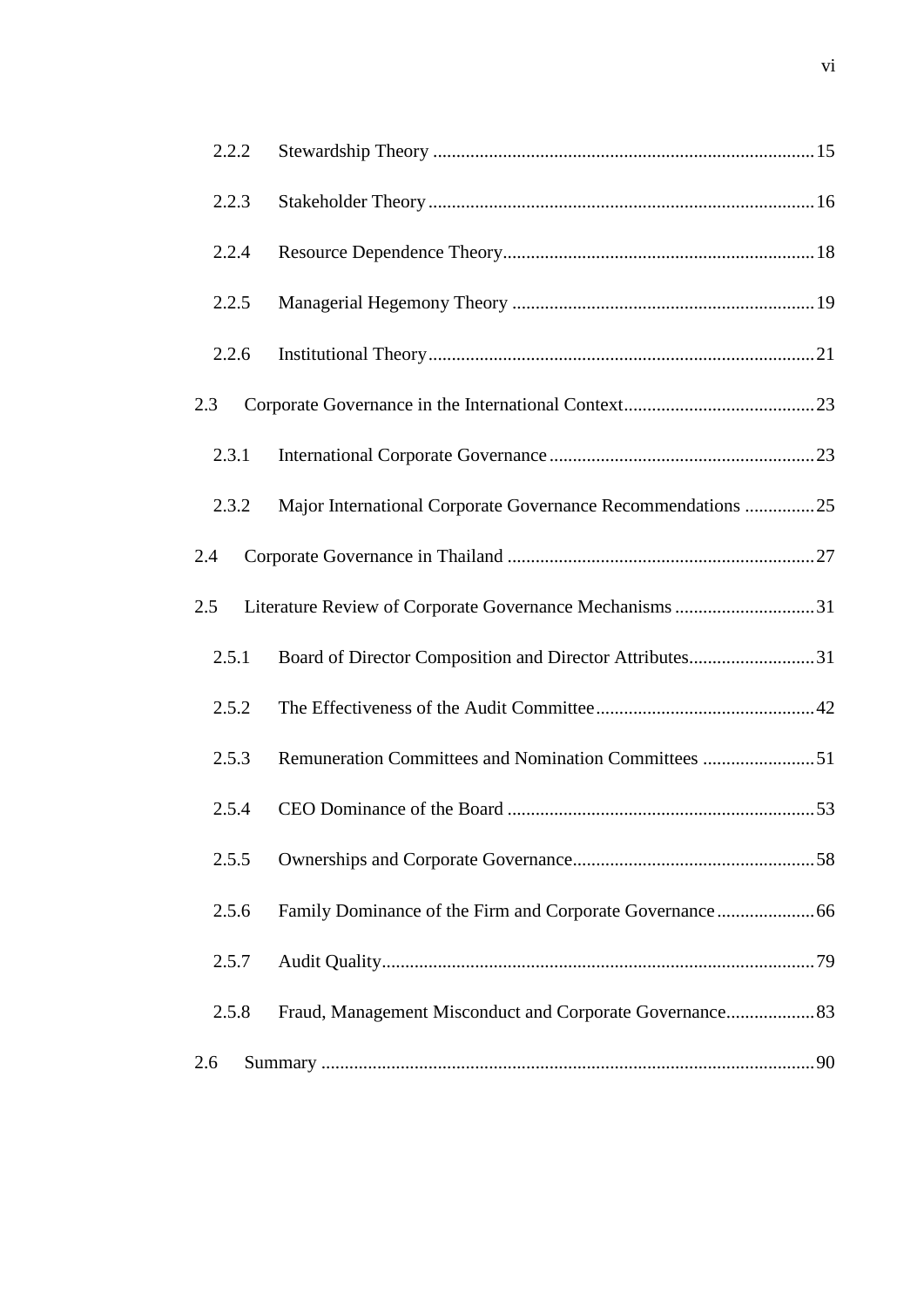| 3.1   |  |  |
|-------|--|--|
| 3.2   |  |  |
| 3.2.1 |  |  |
| 3.2.2 |  |  |
| 3.2.3 |  |  |
| 3.3   |  |  |
| 3.4   |  |  |
| 3.4.1 |  |  |
| 3.4.2 |  |  |
| 3.5   |  |  |
| 3.5.1 |  |  |
| 3.5.2 |  |  |
| 3.6   |  |  |
| 3.6.1 |  |  |
| 3.6.2 |  |  |
| 3.6.3 |  |  |
| 3.6.4 |  |  |
| 3.6.5 |  |  |
| 3.7   |  |  |
| 3.7.1 |  |  |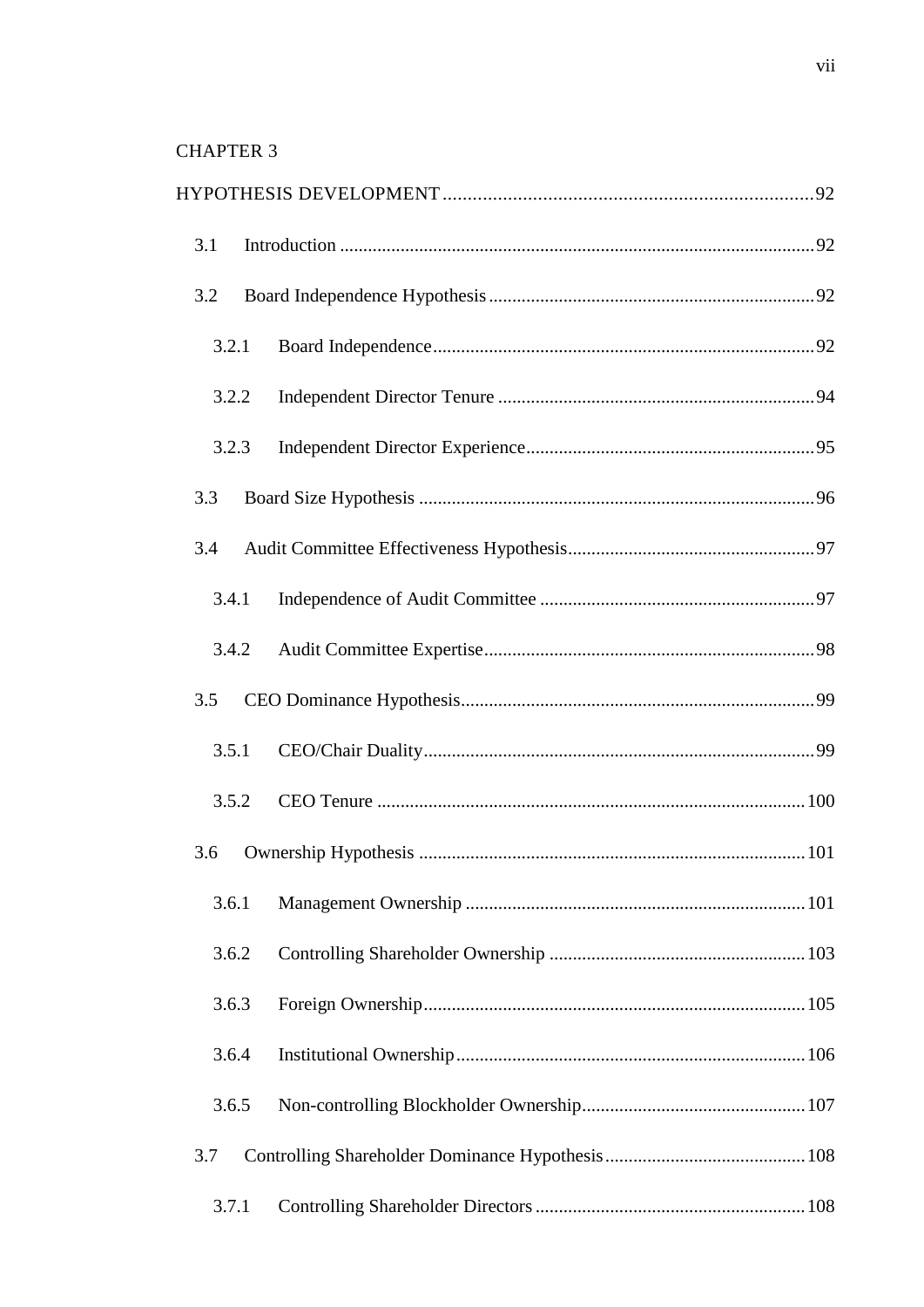|                  | 3.7.2 |  |
|------------------|-------|--|
| 3.8              |       |  |
| <b>CHAPTER 4</b> |       |  |
|                  |       |  |
| 4.1              |       |  |
| 4.2              |       |  |
| 4.2.1            |       |  |
|                  | 4.2.2 |  |
|                  | 4.2.3 |  |
|                  | 4.2.4 |  |
| 4.3              |       |  |
| 4.3.1            |       |  |
|                  | 4.3.2 |  |
|                  | 4.3.3 |  |
| 4.3.4            |       |  |
| 4.4              |       |  |
| <b>CHAPTER 5</b> |       |  |
|                  |       |  |
| 5.1              |       |  |
| 5.2              |       |  |
| 5.2.1            |       |  |
|                  | 5.2.2 |  |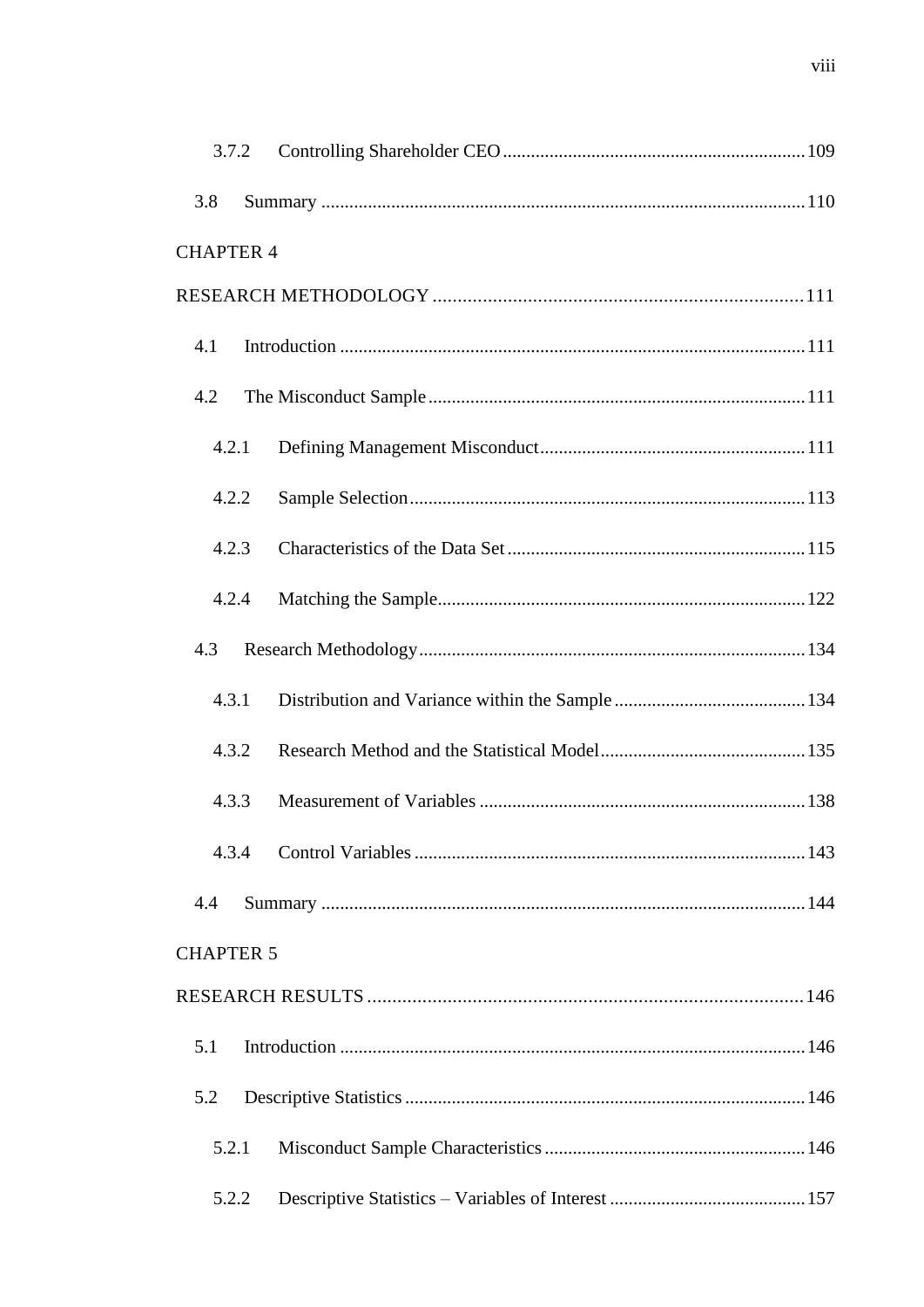| 5.3                                                                            |  |
|--------------------------------------------------------------------------------|--|
| 5.3.1                                                                          |  |
| 5.3.2                                                                          |  |
| 5.3.3                                                                          |  |
| 5.3.4                                                                          |  |
| 5.3.5                                                                          |  |
| 5.3.6                                                                          |  |
| 5.4                                                                            |  |
| <b>CHAPTER 6</b>                                                               |  |
|                                                                                |  |
| 6.1                                                                            |  |
| 6.2                                                                            |  |
| 6.3                                                                            |  |
| 6.4                                                                            |  |
| 6.5                                                                            |  |
| 6.6                                                                            |  |
| 6.7                                                                            |  |
| 6.8                                                                            |  |
|                                                                                |  |
|                                                                                |  |
| APPENDIX 1 The Variance Inflation Factors (VIF) of the Interest Variables  242 |  |
| <b>APPENDIX 2</b>                                                              |  |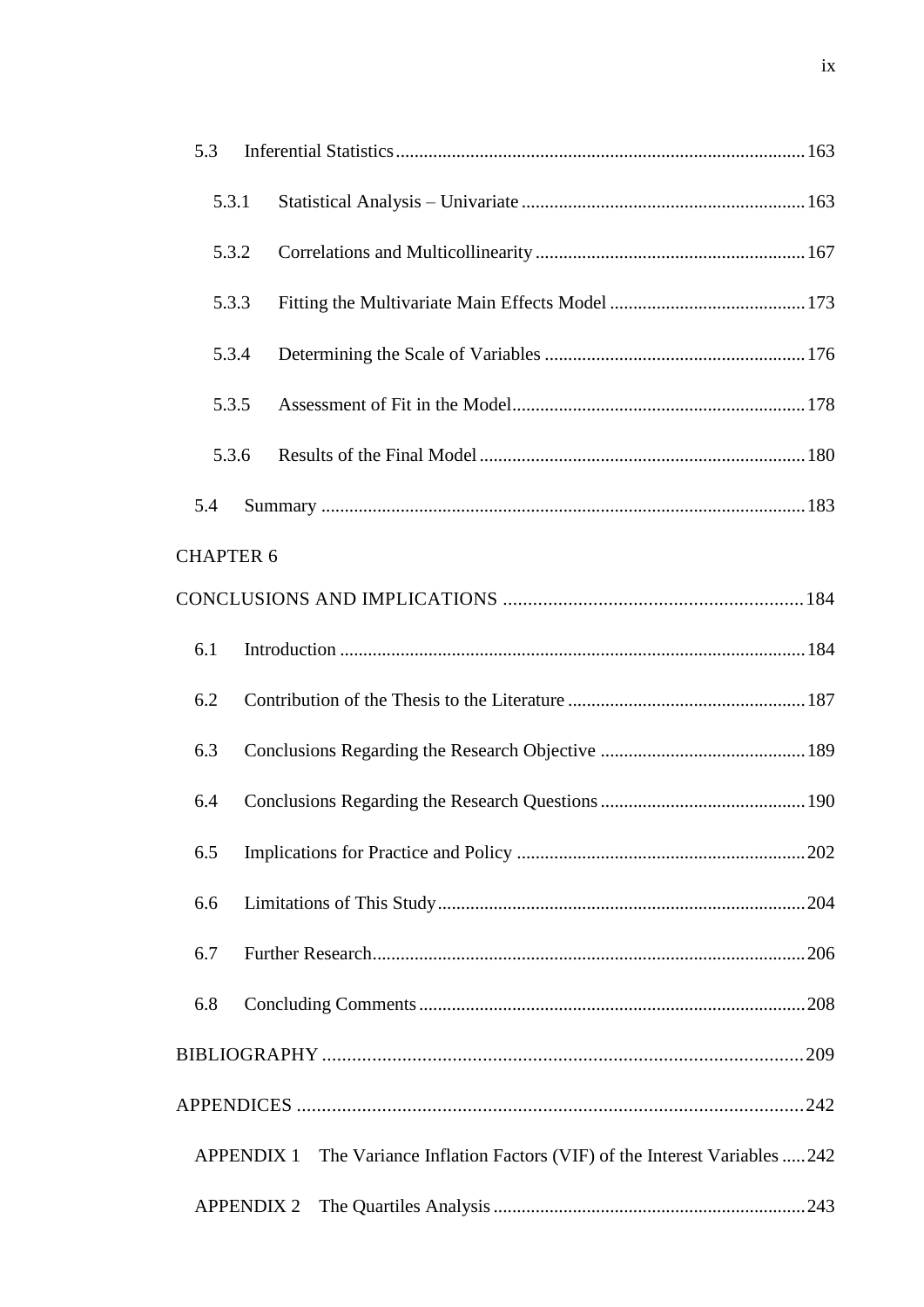<span id="page-9-0"></span>

| <b>APPENDIX 4</b> | Results of Fitting the Model after Deleting the Outliers248        |
|-------------------|--------------------------------------------------------------------|
| <b>APPENDIX 5</b> | Results of Fitting the Model Using Cumulative Shareholdings of     |
|                   |                                                                    |
| <b>APPENDIX 6</b> | Results of Fitting the Model Using the Proportion of Institutional |
|                   |                                                                    |
| <b>APPENDIX 7</b> | Quantifying the Effect of the Tenure of Independent Directors on   |
|                   |                                                                    |
| <b>APPENDIX 8</b> | Quantifying the Effect of the Experience of Independent Directors  |
|                   |                                                                    |
| <b>APPENDIX 9</b> | Quantifying the Effect of Controlling Ownership on Management      |
|                   | .255                                                               |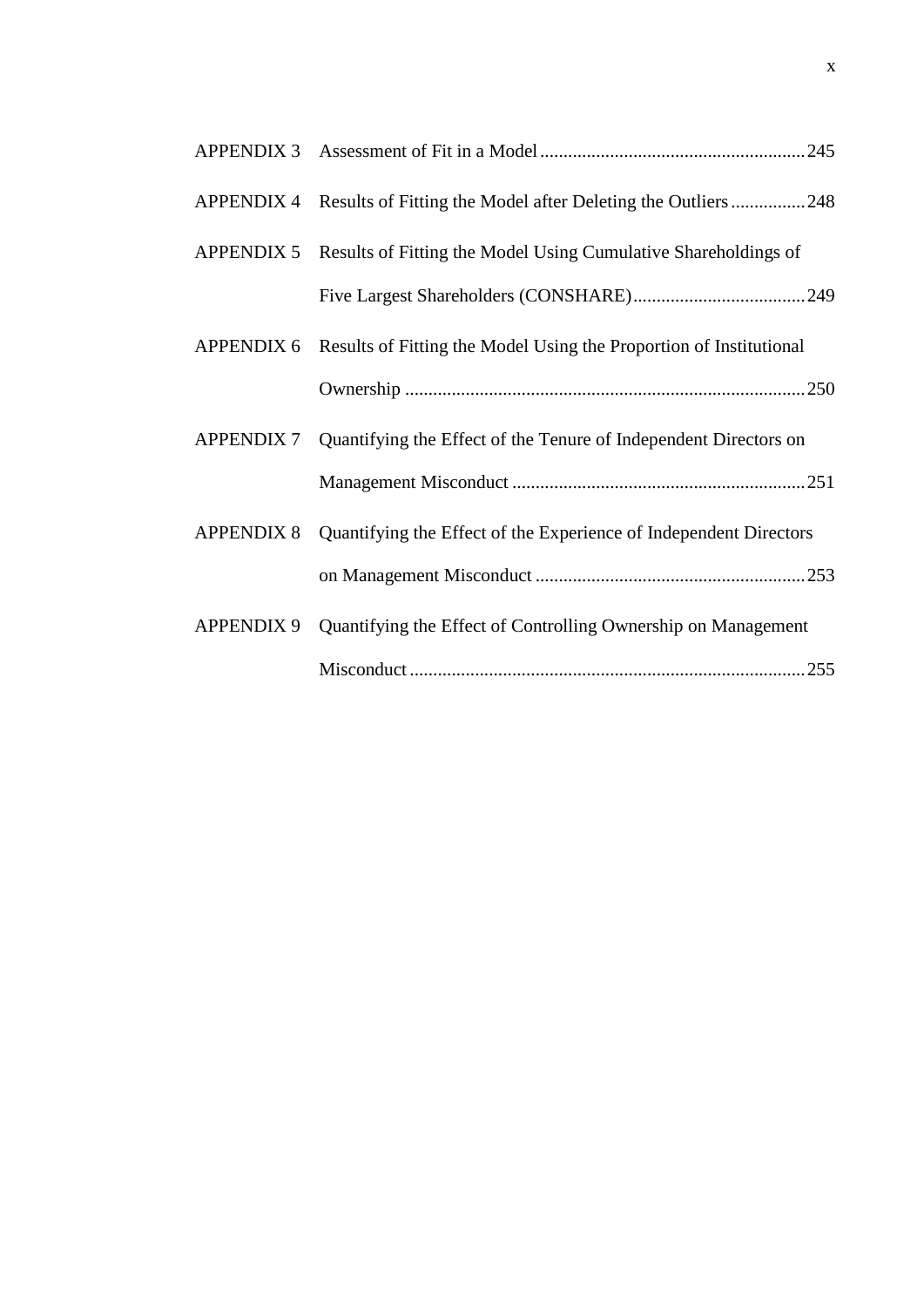## **LIST OF TABLES**

| Table 4.2 |                                                                                                              |
|-----------|--------------------------------------------------------------------------------------------------------------|
| Table 4.3 | Matched Misconduct Firms and No-misconduct Firms 127                                                         |
| Table 4.4 | Matching of Misconduct Firms and No-Misconduct Firms 133                                                     |
| Table 5.1 |                                                                                                              |
| Table 5.2 |                                                                                                              |
| Table 5.3 | Misconduct Firms–Type of Misconduct Classified by Entity Size149                                             |
| Table 5.4 |                                                                                                              |
| Table 5.5 |                                                                                                              |
| Table 5.6 |                                                                                                              |
| Table 5.7 | Misconduct Firms – Type of Misconduct Classified by Firm Age156                                              |
| Table 5.8 |                                                                                                              |
| Table 5.9 |                                                                                                              |
|           | Table 5.10 Pearson Correlation Coefficients among Variables  170                                             |
|           | Table 5.11 Results of Initial Fitting a Multivariable Model Containing the Covariates                        |
|           | Significant at the 0.25 Level under Univariate Testing  174                                                  |
|           | 175                                                                                                          |
|           | Table 5.13 Fractional Polynomials Tests of Continuous Variables 177                                          |
|           | Table 5.14 Pair, Data, Estimated Probability and the Two Diagnostic Statistics $\Delta \beta$ , $\Delta X^2$ |
|           |                                                                                                              |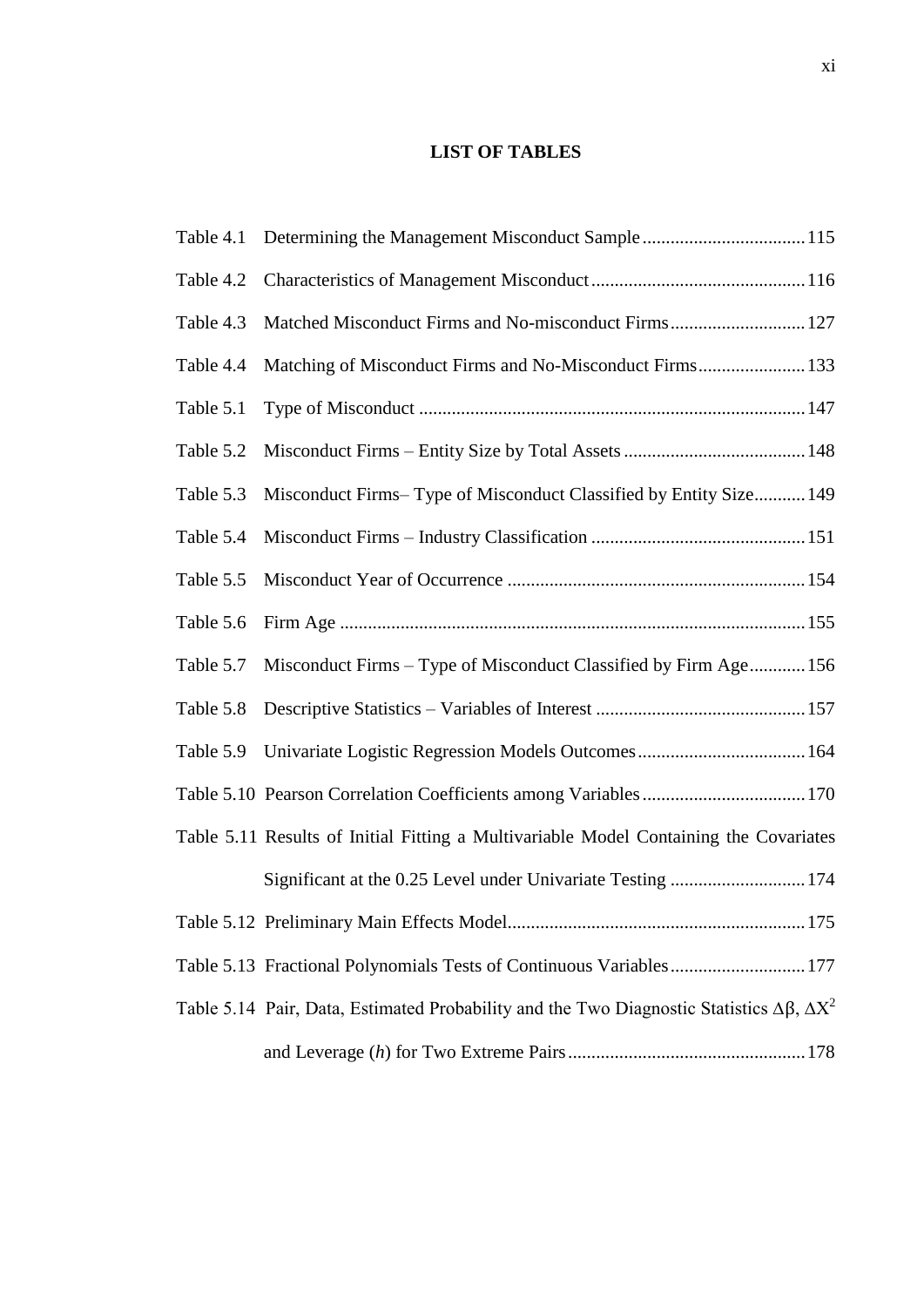| Table 5.15 Estimated Coefficients from Preliminary Main Effects Model (Table 5.12), |
|-------------------------------------------------------------------------------------|
| Estimated Coefficients Obtained When Deleting Selected Pairs, Percent               |
| Change from the All Data Model and Values of Pearson Chi-Square                     |
|                                                                                     |
|                                                                                     |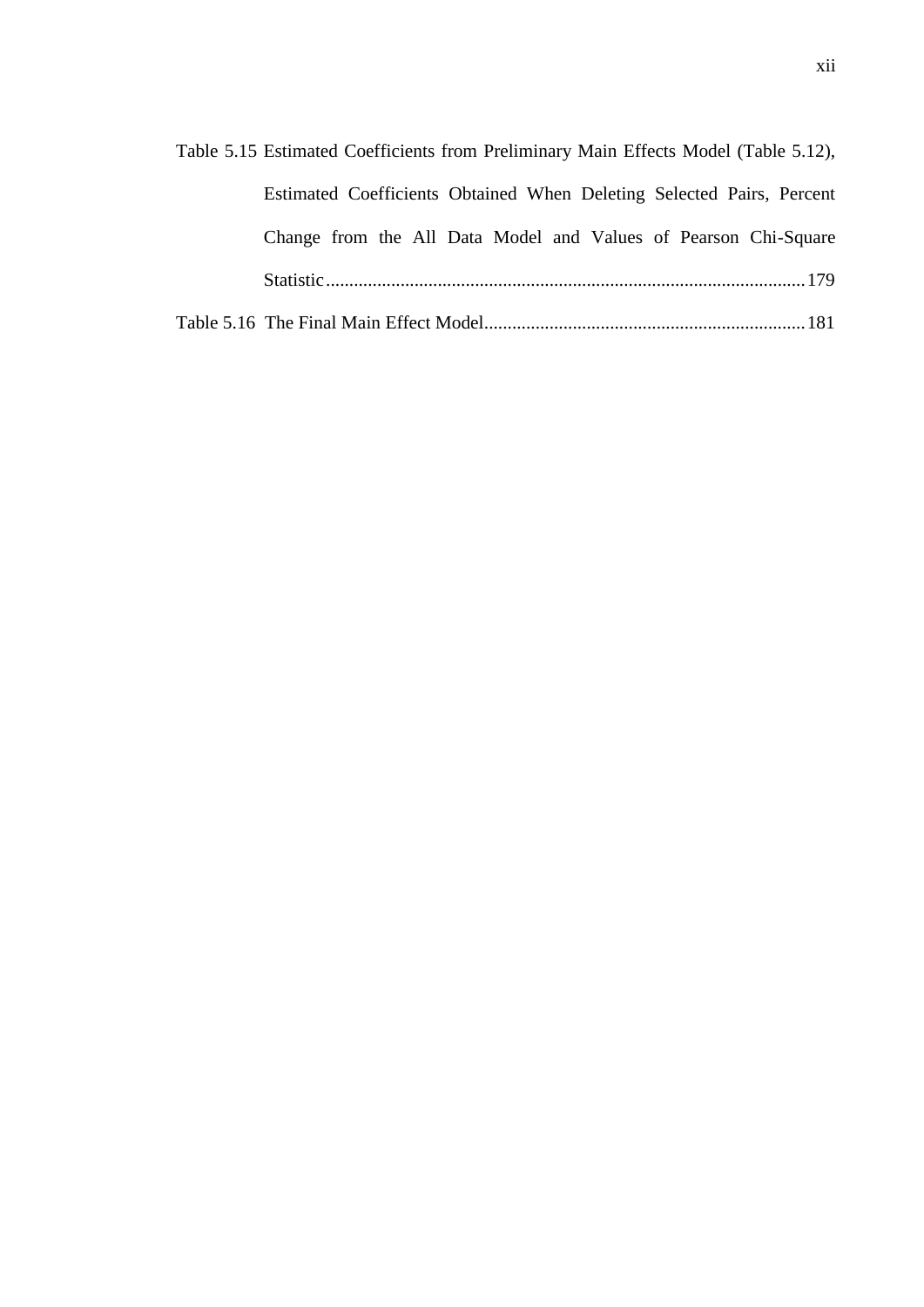# **LIST OF FIGURES**

<span id="page-12-0"></span>

| Figure 5.1 Plot of the Estimated Coefficients for the Quartiles of OUTTENURE                    |
|-------------------------------------------------------------------------------------------------|
|                                                                                                 |
| Figure 5.2 Plot of the Estimated Coefficients for the Quartiles of BUSYBOD Versus               |
|                                                                                                 |
| Figure 5.3 Plot of the Estimated Coefficients for the Quartiles of DOMINOWN Versus              |
|                                                                                                 |
| Figure 5.4 Plot of $\Delta X2$ Versus the Estimated Probability from the Fitted Model in        |
|                                                                                                 |
| Figure 5.5 Plot of $\Delta\beta$ Vesus the Estimated Logistic Probability from the Fitted Model |
|                                                                                                 |
| Figure 5.6 Plot of $\Delta X2$ Versus the Estimated Logistic Probability from the Fitted        |
| Model in Table 5.12 with the Size of the Plotting Symbol Proportional to $\Delta\beta$          |
|                                                                                                 |
| Figure 5.7 Effect of the Tenure of Independent Directors on Management Misconduct               |
|                                                                                                 |
| Figure 5.8 Effect of the Experience of Independent Directors on Management                      |
|                                                                                                 |
| Figure 5.9 Effect of Controlling Ownership on Management Misconduct255                          |